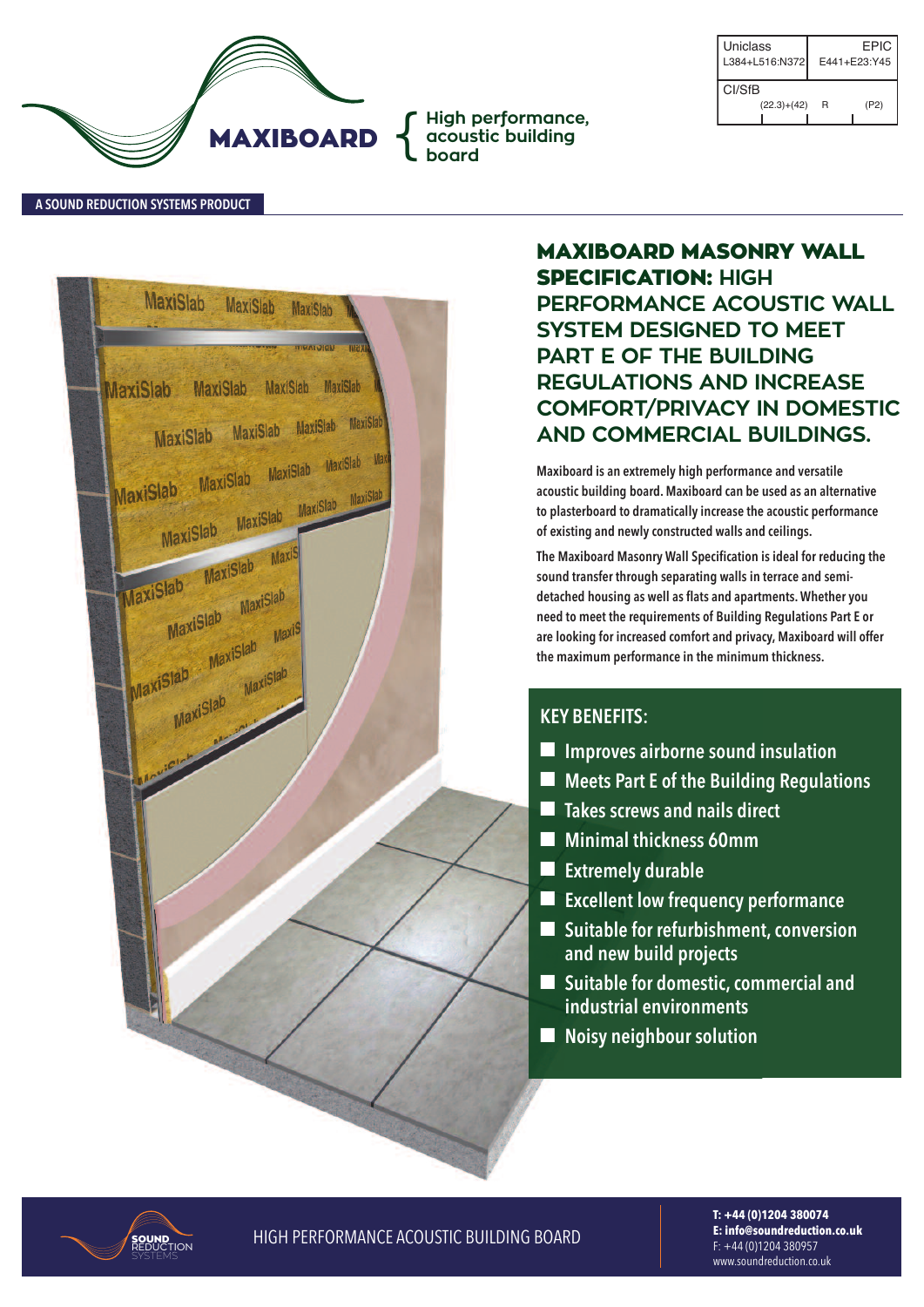#### **INSTALLATIoN GuIdANcE**



a masonry wall.

maxiboard can be applied to most existing or newlyconstructed masonry wall constructions to meet Part E of the Building Regulations or just to improve domestic comfort / privacy.

Maxi Resilient Bars are fixed horizontally across the wall. A Maxi Resilient Bar should be placed at the top and bottom of the wall and then at 600mm centres from the bottom upwards. Where the Maxi Resilient Bars are applied directly to the wall, 25mm Maxislab is installed in between them.

The Maxiboards are fixed to the Maxi Resilient Bars using 3.9 x 30mm Maxi Screws. The existing masonry wall will need to be completely free of moisture before the Maxiboard is installed. To ensure the back of the Maxiboard is protected from moisture, it may be necessary to install a damp proof membrane. Maxiboard must be installed in a brick pattern, with staggered joints, and the utmost care should be taken to ensure there are no gaps. A bead of SRS Gripfix should be applied to the shiplap edge of the Maxiboards as they are placed together.

Where Maxiboard abuts a wall, floor or ceiling, the shiplap edge should be removed so the board sits flush to the adjunct. The edge should then be treated with a bead of SRS Acoustic Sealant to reduce sound transmission into the existing structure. Any further inconsistencies or gaps should be treated with a general purpose filler to ensure acoustic integrity.

for increased acoustic performance or to remedy any unevennessin the existing wall, 25 x 50mm timber battens should be fixed vertically at 600mm centres with 25mm Maxislab hung between them.

The Maxi Resilient Bars and Maxiboard panels are fixed to the timber battens using the same fixing spacings and installation method as described above

#### **AcouSTIc dATA**

#### **Building Regulations Part E - Resistance to the Passage of Sound**

| Dwelling-houses and flats - performance standards for walls.              |                                                                                 |  |
|---------------------------------------------------------------------------|---------------------------------------------------------------------------------|--|
|                                                                           | <b>Airborne Sound Insulation</b><br>$D_nT_{,w} + C_{tr} dB$<br>(minimum values) |  |
| Purpose built dwelling-houses or flats<br>Walls                           | 45                                                                              |  |
| Dwelling-houses or flats formed by material change of use<br><b>Walls</b> | 43                                                                              |  |

**Rooms for residential purposes - performance standards for separating walls.**

|                                                                                 | <b>Airborne Sound Insulation</b><br>$D_{nT,w} + C_{tr} dB$<br>(minimum values) |  |
|---------------------------------------------------------------------------------|--------------------------------------------------------------------------------|--|
| Purpose built rooms for residential purposes<br>Walls                           | 4 <sub>3</sub>                                                                 |  |
| Rooms for residential purposes formed by material change of use<br><b>Walls</b> | 43                                                                             |  |

**Laboratory values for new internal walls within: dwelling-houses, flats and rooms for residential purposes, whether purpose-built or formed by material change of use.**

> **Airborne Sound Insulation** R<sub>w</sub> dB (minimum values) Walls 40

### **AcouSTIc PERFoRMANcE**

| Maxiboard 1 side lightweight blockwork |                                     |  |  |
|----------------------------------------|-------------------------------------|--|--|
| $D_{nT,w}$ (dB)                        | Airborne<br>$D_{nT,w} + C_{tr}(dB)$ |  |  |
| 52                                     | 47                                  |  |  |

| Maxiboard both sides lightweight blockwork |                                    |  |  |  |
|--------------------------------------------|------------------------------------|--|--|--|
| $DnLw$ (dB)                                | Airborne<br>$DnT_{,W} + C$ tr (dB) |  |  |  |
| 60                                         | $\Delta$ 9                         |  |  |  |

Tests carried out by Noise Control Services 08/11/05, 11/11/05. Measured according to BS EN ISO 140-4:1998. Rated to BS EN ISO 717:1 1997. Test reference nos. NCS 11056/5, 11056/2.



**SOUND HIGH PERFORMANCE ACOUSTIC BUILDING BOARD** 

**T: +44 (0)1204 380074 E: info@soundreduction.co.uk** f: +44 (0)1204 380957 www.soundreduction.co.uk